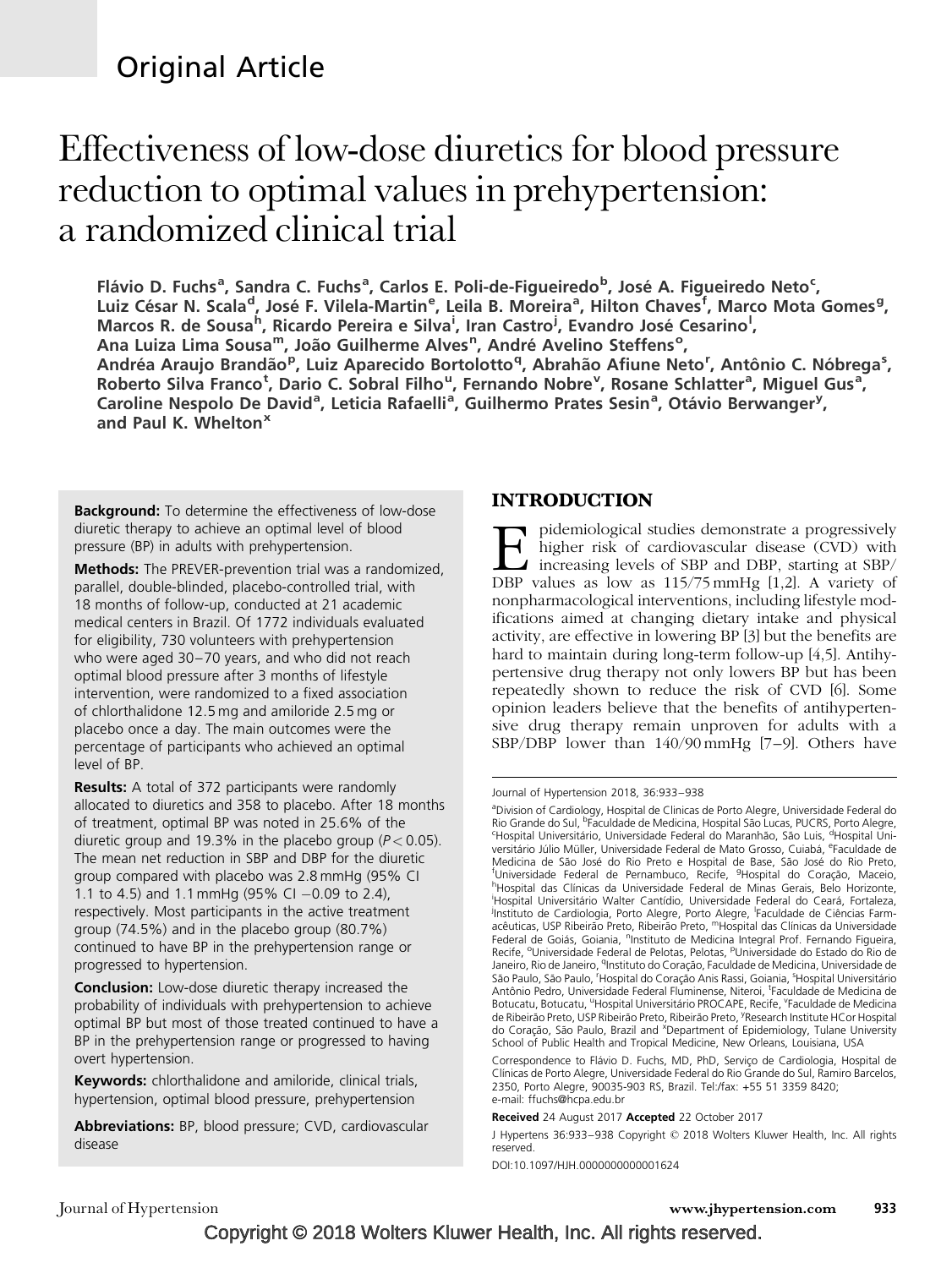expressed concern that intensive lowering of BP in patients with hypertension could be harmful because of the J-curve phenomenon [10,11]. However, In the Systolic Blood Pressure Intervention Trial (SPRINT), treatment to a SBP target of 120 mmHg compared with 140 mmHg resulted in a substantial reduction in CVD events and all-cause mortality in adults with hypertension and an increased risk of CVD [12]. The benefits were also noted in those at least 75 years at baseline with the most frailty or slowest gait speed [13]. Pooling estimates in several large meta-analyses (with or without the SPRINT findings) [14–16], as well as BP-lowering in nonhypertensive adults with CVD [17,18], suggest that more intensive treatment to a target of 130 mmHg or less or 120 mmHg is beneficial in adults at high risk for CVD. Canadian [19] and Australian [20] BP management guidelines have incorporated a recommendation for intensive BP reduction in selected patients at high risk for CVD.

In addition to being a risk factor for incidence of hypertension [21,22], prehypertension (SBP 120–139 mmHg or DBP 80–89mmHg) is also a risk for target-organ damage [23–25] and for CVD [1,2]. Two randomized controlled trials have demonstrated that low-dose antihypertensive drug therapy compared with placebo reduces the incidence of hypertension in adults with a baseline BP in the upper range of prehypertension [26,27]. Recently, the PREVERprevention trial demonstrated that treatment with a low dose of chlorthalidone in combination with a low dose of the potassium-sparing agent amiloride (chlorthalidone– amiloride), compared with placebo, not only reduced the incidence of hypertension in patients with BP within the full range of prehypertension by 44% but significantly improved ECG-estimated left ventricular mass [28].

The rationale for lowering BP to less than 120/80 mmHg is, therefore, coherent and consistent. As far we know, we report the findings of the first clinical trial of drug treatment to optimize BP of individuals with prehypertension without CVD who did not respond adequately to efforts aimed at lifestyle modification.

## METHODS

Details of the PREVER-prevention trial have been reported elsewhere [28,29]. The study was a randomized, placebocontrolled, double-blinded clinical trial, conducted at 21 academic medical centers in Brazil. The trial was approved by the Ethics Committee of the participating clinical centers and the study was registered at the clinicaltrials.gov site (NCT00970931).

Participants with prehypertension who were not taking antihypertensive medication were enrolled in the trial. Prior to randomization, study participants received a 3-month lifestyle change intervention, which provided dietary counseling and a recommendation to increase physical activity. Volunteers whose average BP remained within the prehypertension range were randomized to a combination of once daily low-dose (12.5 mg) chlorthalidone with amiloride  $(2.5 \text{ mg})$  or placebo, in a 1:1 ratio. Follow-up visits were conducted at 3, 6, 9, 12, 15, and 18 months following randomization.

The primary goals of the trial were to investigate the effectiveness of a low-dose diuretic for prevention of hypertension, to evaluate the safety of the intervention, and to examine its effects on target-organ damage. In this manuscript, we report the percentage of participants allocated to the active treatment and placebo who achieved an optimal level of BP (<120/80 mmHg) during treatment.

BP was measured with a validated automatic electronic device (Microlife BP 3BTO-A; Microlife Corporation, Timo´teo, MG, Brazil). An average of six BP measurements (two readings at each of three visits) was used to characterize SBP and DBP at baseline and an average of four BP measurements (two readings at each of two visits) was employed at the end of the trial.

Participants who had abandoned the study for any reason during the follow-up were encouraged to attend their 18th month visit for measurement of BP, recording of a 12-lead ECG, and laboratory measurements.

There was no a priori sample size calculation for this post hoc analysis. A Generalized Estimating Equation (GEE) model was employed to test for the proportion of participants who reached optimal blood pressure by treatment groups during the follow-up, using a binomial probability distribution with an exchangeable correlation matrix structure. Relative risk for optimal blood pressure at 18 months of follow-up was calculated using Poisson regression models with a robust estimator and test of interaction between the intervention groups and each of the prognostic factors, such as sex, self-reported skin color, age (below or 50 years and over), diabetes mellitus, obesity, and BP within the higher and lower range for prehypertension. The Poisson model fit was verified through the goodness of fit  $(P \text{ values})$ higher than 0.99 for all tests).

BP distribution curves by treatment group at the final visit were graphically fitted and the means were compared by means of a Student's t-test for independent samples. Statistical analyses were carried out using SPSS, version 21.0, (SPSS, Armonk, New York, USA).

## **RESULTS**

The number of individuals screened for the trial, reasons for exclusion and the proportion of those who responded to the lifestyle recommendations were presented in the main trial report [28]. Table 1 displays a selected group of baseline demographic, clinical and laboratory characteristics in the two treatment groups and demonstrates that the measurements were similar in the 372 adults randomized to the chlorthalidone and amiloride combination and the 358 randomized to placebo. During follow-up, 60 participants in the chlorthalidone and amiloride group and 68 in the placebo group discontinued their participation in the study, mostly  $(n = 70)$  because of development of hypertension, the main trial outcome.

Figure 1 shows the percentage of participants in the two trial arms, who had an optimal BP at each follow-up visit. Most of the reduction in BP to an optimal value occurred between study entry and the first visit. In subsequent visits, the percentage of patients with an optimal BP remained relatively stable. At the final visit (18th months), 92 (25.6%) participants in the active treatment group and 67 (19.3%) participants in the placebo group had an optimal BP  $(P<0.05)$ . The relative benefit for achieving an optimal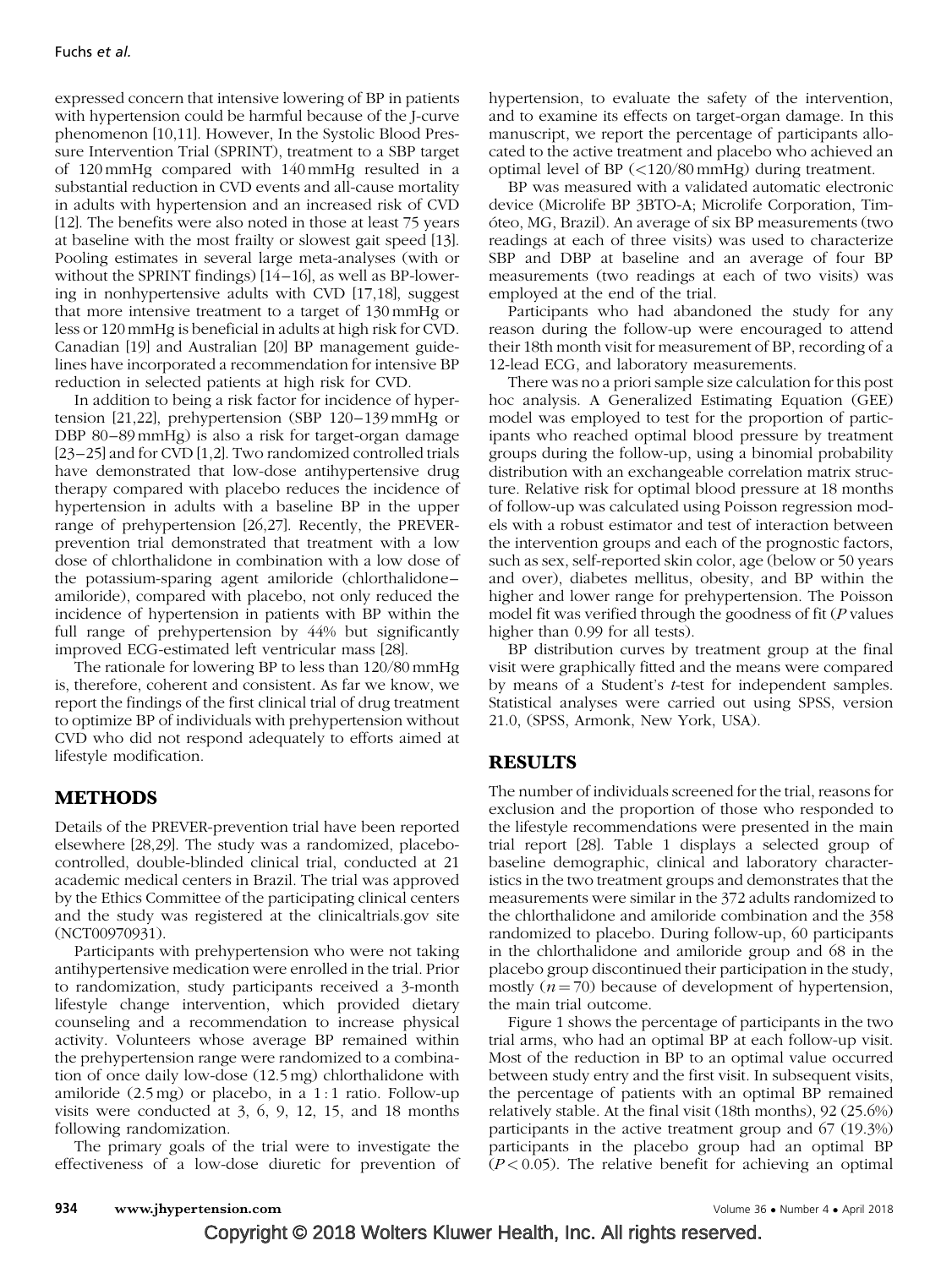|                               |  |  | TABLE 1. Selected baseline characteristics in the 730 PREVER- |  |  |  |
|-------------------------------|--|--|---------------------------------------------------------------|--|--|--|
| prevention trial participants |  |  |                                                               |  |  |  |

|                                    | <b>Intervention</b><br>$(n=372)$ | Placebo<br>$(n = 358)$ |
|------------------------------------|----------------------------------|------------------------|
| Males                              | 186 (50.0)                       | 179 (50.1)             |
| Age (years)                        | $50 \pm 10$                      | $50 \pm 11$            |
| White skin color <sup>a</sup>      | 195 (52)                         | 206 (58)               |
| Education (years)                  | $11 + 4$                         | $11 \pm 4$             |
| Body mass index ( $kg/m2$ )        | $29 + 5$                         | $29 + 5$               |
| SBP (mmHg)                         | $128 + 7$                        | $128 \pm 7$            |
| DBP (mmHg)                         | $81 + 6$                         | $80 + 6$               |
| Potassium (mg/dl)                  | $4.6 \pm 0.7$                    | $4.6 \pm 0.6$          |
| Uric acid (mg/dl)                  | $5 + 1$                          | $5 \pm 1$              |
| Cholesterol (mg/dl)                | $193 + 37$                       | $193 \pm 41$           |
| Creatinine (mg/dl)                 | $0.8 \pm 0.2$                    | $0.8 \pm 0.2$          |
| Microalbuminuria (µg/24 h)         | $6.3 \pm 5.9$                    | $7.0 \pm 6.3$          |
| Diabetes mellitus <sup>b</sup> (%) | 30(8)                            | 29(8)                  |
| Current smokers                    | 28 (8)                           | 37 (10)                |
| Current consumption of alcohol     | 227(61)                          | 206 (58)               |

Data displayed as number (%) or mean  $\pm$  SD.

<sup>a</sup>Self-reported and categorized as white or nonwhite.

bPrevious physician's diagnosis, use of drugs for diabetes, abnormal fasting glucose or glycosilate hemoglobin at the baseline.

level of BP at the end of the trial was 1.33 for the chlorthalidone and amiloride group compared with placebo (33% more). The absolute benefit was 6.3% (6.3 more participants who achieved optimal BP per 100 participants treated with diuretics instead of placebo), corresponding to one participant achieving an optimal level of BP for every 16 participants who were treated with low-dose chlorthalidone–amiloride.

Figure 2 shows that at the 18th month visit, there was a leftward shift in the distribution of SBP and DBP in the participants treated with low-dose diuretic. The mean SBP was reduced from 127.9 to 123.3 mmHg in the active intervention group and from 127.3 to 125.5 mmHg in the placebo group, representing a difference in SBP reduction between the two treatment groups of 2.8 (95% CI 1.1 to 4.5) mmHg ( $P = 0.001$ ). The corresponding values for DBP were 80.3–77.9 and 79.8 to 78.5 mmHg, a between-group difference of 1.1 mmHg (95% CI  $-$  0.09 to 2.4;  $P = 0.07$ ). Despite a significant reduction in incidence of hypertension (11.7% in the diuretic arm versus 19.5% in the placebo arm) and an increased percentage of participants with an optimal



FIGURE 1 Percentage of participants with optimal blood pressure (SBP/DBP <120/ 80 mmHg) at baseline and during follow-up in those randomized to chlorthalidone and amiloride or placebo.

BP in the diuretic compared with the placebo arm, BP in most participants remained within the prehypertension range or progressed to hypertension during follow-up: 74.5% of participants of the active treatment arm and 80.7% in the placebo arm.

Figure 3 shows the risk ratios for achievement of optimal BP in the two treatment groups, stratified by several conditions of interest. There was no evidence of a significant modification of treatment effect in any of the six subgroups.

#### DISCUSSION

In this study, treatment with low-dose chlorthalidone with amiloride during 18 months of follow-up resulted in an optimal level of BP in about 33% more participants than in those who received placebo. The corresponding absolute benefit was 6.3%, suggesting that one participant with prehypertension would be expected to achieve an optimal level of BP for every 16 who were treated with low-dose chlorthalidone–amiloride.

The PREVER-prevention trial was primarily designed to investigate the efficacy of low-dose diuretic for prevention of hypertension and target organ damage in adults with prehypertension [28]. The SPRINT results [12], corroborated by several meta-analyses [14–16] suggest that SBP should be reduced to less than 120–130 mmHg in patients with



FIGURE 2 Distribution of blood pressure after 18 months of follow-up in patients allocated to the active intervention or placebo.

Journal of Hypertension www.jhypertension.com 935

Copyright © 2018 Wolters Kluwer Health, Inc. All rights reserved.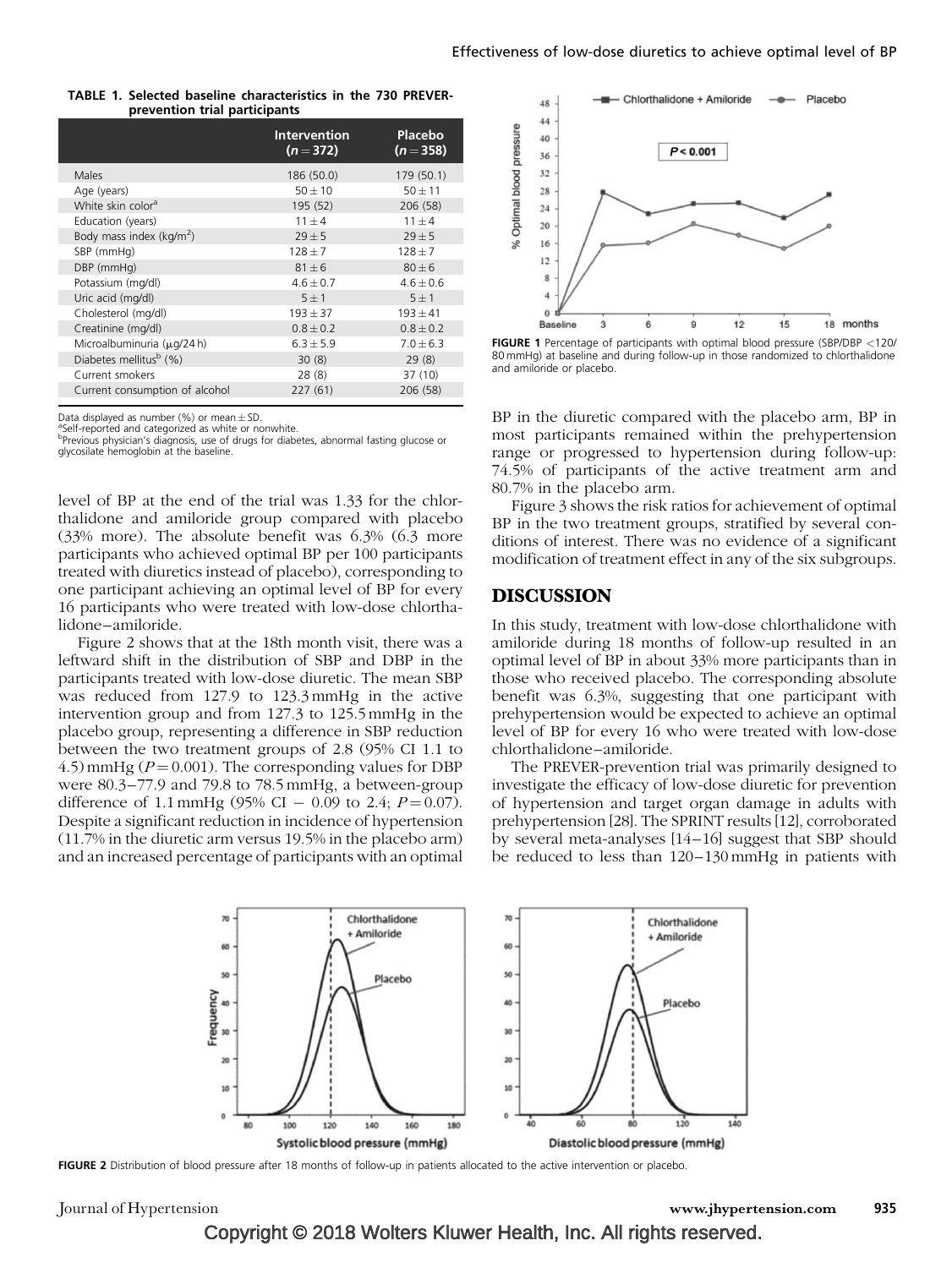

FIGURE 3 Risk ratios for achievement of optimal BP in the two treatment groups, stratified by six subgroups of special interest.

hypertension who are at high risk for CVD. Although direct evidence is lacking, risk estimation and meta-regression of clinical trial experience suggests the corresponding goal for DBP is less than 80mmHg [30,31]. By analogy, individuals with prehypertension, who do not respond to recommendations for modification of lifestyle, may benefit from drug treatment to reach a SBP/DBP below 120–130/80 mmHg.

The PREVER-prevention trial is one of three intervention studies to demonstrate that low-dose antihypertensive drug therapy is effective in reducing the risk of progressing to hypertension. It is the first to demonstrate benefit for a subclinical marker of CVD (left ventricular mass) and to report the effect of the intervention in normalizing BP. The size of benefit was substantial both for prevention of incident hypertension and achievement of an optimal level of BP. If applied to the general population, the leftward shift of BP demonstrated in the PREVER-prevention trial would be expected to result in an approximately 6% reduction in the risk of coronary heart disease and 15% reduction in the risk of stroke and transient ischemic attack [32]. As far we know, this is the first study to report the effectiveness of drug treatment to reduce blood pressure to optimal values in adults with prehypertension.

Nonetheless, approximately 75% of the participants in the active treatment group continued to have a BP within the prehypertension range. The dilemma of whether or not to initiate antihypertensive drug therapy in adults with prehypertension has to be broadened to a question of whether such therapy should be more intensive in those who fail to achieve an optimal level of BP with low-dose BP-lowering medication. Potentially, the question of whether it is better to employ a lower or higher dosage of antihypertensive drug therapy in adults with prehypertension could be tested in a randomized controlled clinical trial. However, the relatively low absolute incidence of CVD that would be expected in individuals with prehypertension during the usual length of follow up in event-based trials would result in a relatively large sample size. Assuming a 10mmHg SBP difference in treatment effect, approximately 8000 participants, with a mean SBP of 130 mmHg and an average 10-year CVD risk of at least 5%, would be needed to test the efficacy of a higher versus lower dosage of BPlowering medication in achieving a 30% reduction in the incidence of major cardiovascular events in 10 years.

In the face of the known risks of prehypertension, and the demonstrated benefits of treatment, a decision to treat prehypertension with low-dose drug therapy in adults who fail to respond adequately to nonpharmacological interventions, and to increase the dose of the antihypertensive drug in those who fail to achieve an optimal level of BP on lower dose therapy, may be justifiable. Further trials designed to investigate the effects of different doses of diuretics, or of combination drug therapy, in individuals who do not achieve an optimal level of BP would be helpful.

A limitation of this report is the post hoc nature of the analysis. However, the fact that the study question complements the original investigation suggests that this is a minor limitation. The relatively large sample size and duration of the trial, the fact that assessment of BP was an integral part of the original design, and the careful planning and conduct of the study are strengths of the PREVER-prevention trial.

In conclusion, use of a fixed combination of low-dose chlorthalidone and amiloride in adults with prehypertension increased the probability of having an optimal level of BP by approximately 33%. However, the large majority of those assigned to active therapy continued to have a BP in the prehypertensive range or progressed to hypertension. Our findings suggest that a higher dose of antihypertensive drug therapy may be desirable in the large number of adults with prehypertension who fail to achieve an optimal level of BP following initiation of nonpharmacological and lowdose active drug therapy.

#### ACKNOWLEDGEMENTS

The researchers of the PREVER Study would like to thank the administrative personnel of the Hospital de Clínicas of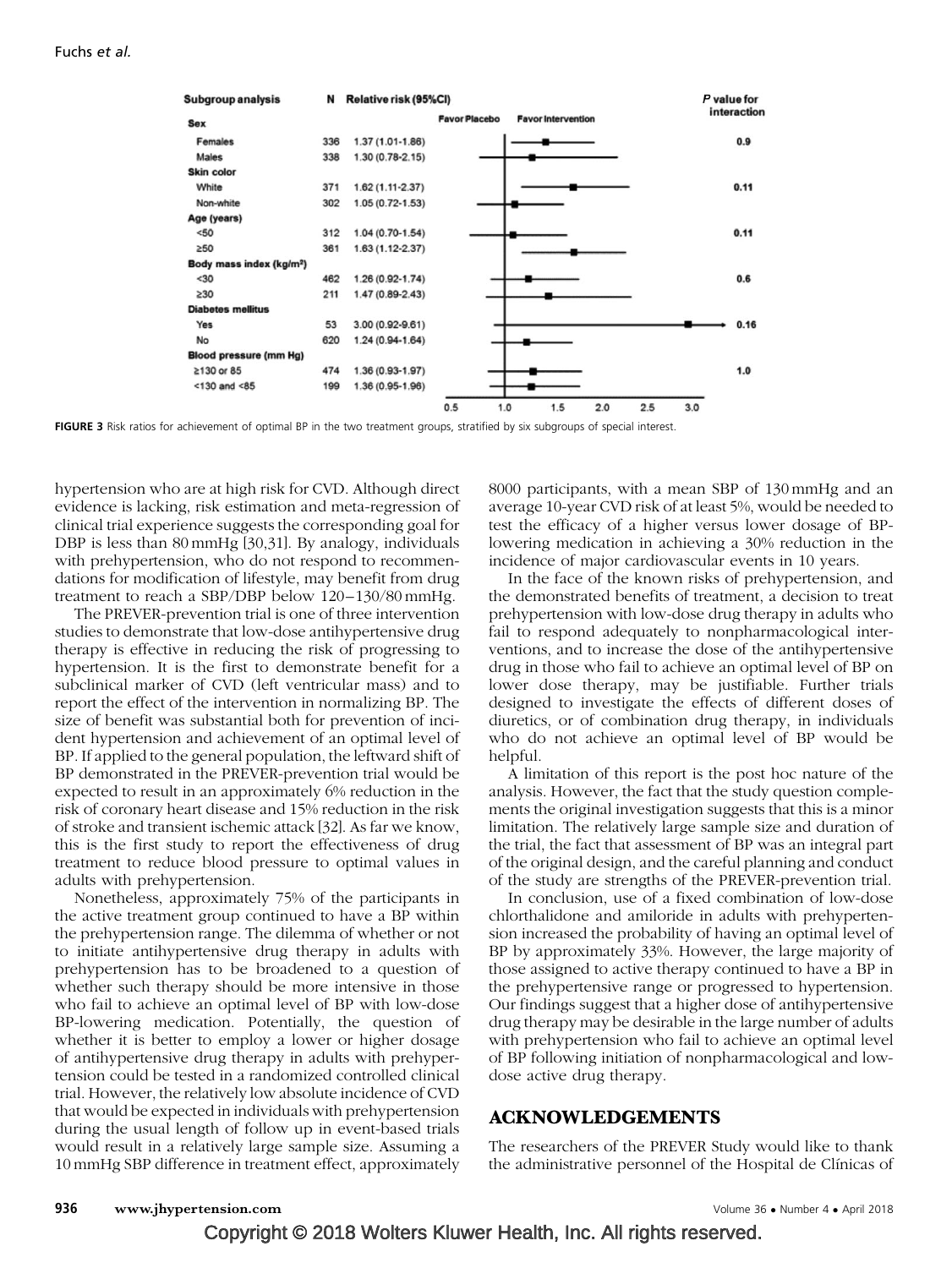Porto Alegre for their support to the conduction of the study.

Funding: The Ministry of Health, Division of Science and Technology (DECIT), and Ministry of Science and Technology, Brazilian Innovation Agency (FINEP) (number 01080606/01), National Counsel of Technological and Scientific Development (CNPq), Brazil, National Institute of Health Technology Assessment (IATS), and Hospital de Clinicas de Porto Alegre (FIPE-GPPG: 08621), RS, Brazil sponsored the PREVER PREVENTION trial. The sponsors had no participation in the design and conduct of the study; collection, management, analysis, and interpretation of the data; and preparation, review, or approval of the manuscript.

Clinical Trial Registration: ClinicalTrials.gov, number: NCT00970931 (https://clinicaltrials.gov/ct2/show/NCT 00970931) and REBEC, number: RBR-74rr6s (http://www. ensaiosclinicos.gov.br/rg/RBR-74rr6s/).

Sources of Funding: This study was funded by grants from the Department of Science and Technology (DECIT), Health Ministry; National Council of Research (CNPq) and Agency for Funding of Studies and Projects (FINEP), Science and Technology Ministry; Funding of Incentive to Research (FIPE), Hospital de Clínicas de Porto Alegre, all in Brazil. The sponsors had no participation in the design and conduct of the study, preparation and approval of the manuscript.

#### Conflicts of interest

There are no conflicts of interest.

#### REFERENCES

- 1. Lewington S, Clarke R, Qizilbash N, Peto R, Collins R. Age-specific relevance of usual blood pressure to vascular mortality: a meta-analysis of individual data for one million adults in 61 prospective studies. Lancet 2002; 360:1903–1913.
- 2. Rapsomaniki E, Timmis A, George J, Pujades-Rodriguez M, Shah AD, Denaxas S, et al. Blood pressure and incidence of twelve cardiovascular diseases: lifetime risks, healthy life-years lost, and agespecific associations in 1.25 million people. Lancet 2014; 383: 1899–1911.
- 3. Whelton PK, He J, Appel LJ, Cutler JA, Havas S, Kotchen TA, et al., National High Blood Pressure Education Program Coordinating Committee. Primary prevention of hypertension: clinical and public health advisory from The National High Blood Pressure Education Program. JAMA 2002; 288:1882–1888.
- 4. Whelton PK, Appel LJ, Espeland MA, Applegate WB, Ettinger WH Jr, Kostis JB, et al. Sodium reduction and weight loss in the treatment of hypertension in older persons: a randomized controlled trial of nonpharmacologic interventions in the elderly (TONE). TONE Collaborative Research Group. JAMA 1998; 279:839–846.
- 5. Hypertension Prevention Collaborative Research Group. Effects of weight loss and sodium reduction intervention on blood pressure and hypertension incidence in overweight people with high-normal blood pressure. The Trials of Hypertension Prevention, phase II. The Trials of Hypertension Prevention Collaborative Research Group. Arch Intern Med 1997; 157:657–667.
- 6. Thomopoulos C, Parati G, Zanchetti A. Effects of blood pressure lowering on outcome incidence in hypertension. 1. Overview, metaanalyses, and meta-regression analyses of randomized trials. *J Hyper*tens 2014; 32:2285–2295.
- 7. ESH/ESC Task Force for the Management of Arterial Hypertension. 2013 Practice guidelines for the management of arterial hypertension of the European Society of Hypertension (ESH) and the European Society of Cardiology (ESC): ESH/ESC Task Force for the Management of Arterial Hypertension. J Hypertens 2013; 31:1925–1938.
- 8. James PA, Oparil S, Carter BL, Cushman WC, Dennison-Himmelfarb C, Handler J, et al. 2014 evidence-based guideline for the management of high blood pressure in adults: report from the panel members appointed to the Eighth Joint National Committee (JNC 8). JAMA 2014; 311:507–520.
- 9. Qaseem A, Wilt TJ, Rich R, Humphrey LL, Frost J, Forciea MA. Clinical Guidelines Committee of the American College of Physicians and the Commission on Health of the Public and Science of the American Academy of Family Physicians. Pharmacologic treatment of hypertension in adults aged 60 years or older to higher versus lower blood pressure targets: a clinical practice guideline from the American College of Physicians and the American Academy of Family Physicians. Ann Intern Med 2017; 166:430–437.
- 10. Kang YY, Wang JG. The J-curve phenomenon in hypertension. Pulse (Basel) 2016; 4:49–60.
- 11. Sim JJ, Shi J, Kovesdy CP, Kalantar-Zadeh K, Jacobsen SJ. Impact of achieved blood pressures on mortality risk and end-stage renal disease among a large, diverse hypertension population. J Am Coll Cardiol 2014; 64:588–597.
- 12. SPRINT Research GroupWright JT Jr, Williamson JD, Whelton PK, Snyder JK, Sink KM, Rocco MV, et al. A randomized trial of intensive versus standard blood-pressure control. N Engl J Med 2015; 373: 2103–2116.
- 13. Williamson JD, Supiano MA, Applegate WB, Berlowitz DR, Campbell RC, Chertow GM, et al. Intensive vs standard blood pressure control and cardiovascular disease outcomes in adults aged  $\geq$ 75 Years: a randomized clinical trial. JAMA 2016; 315:2673–2682.
- 14. Ettehad D, Emdin CA, Kiran A, Anderson SG, Callender T, Emberson J, et al. Blood pressure lowering for prevention of cardiovascular disease and death: a systematic review and meta-analysis. Lancet 2016; 387: 957–967.
- 15. Xie X, Atkins E, Lv J, Bennett A, Neal B, Ninomiya T, et al. Effects of intensive BP lowering on cardiovascular and renal outcomes: updated systematic review and meta-analysis. Lancet 2016; 387: 435–443.
- 16. Bundy JD, Li C, Stuchlik P, Bu X, Kelly TN, Mills KT, et al. Systolic blood pressure reduction and risk of cardiovascular disease and mortality. JAMA Cardiol 2017; 2:775–781.
- 17. Fuchs FD. Blood pressure-lowering drugs: essential therapy for some patients with normal BP. Expert Rev Cardiovasc Ther 2004; 2:771–775.
- 18. Thompson AM, Hu T, Eshelbrenner CL, Reynolds K, He J, Bazzano LA. Antihypertensive treatment and secondary prevention of cardiovascular disease events among persons without hypertension: a metaanalysis. JAMA 2011; 305:913–922.
- 19. Leung AA, Nerenberg K, Daskalopoulou SS, McBrien K, Zarnke KB, Dasgupta K, et al. Hypertension Canada's 2016 Canadian Hypertension Education Program Guidelines for blood pressure measurement, diagnosis, assessment of risk, prevention, and treatment of hypertension. Can J Cardiol 2016; 32:569–588.
- 20. Gabb GM, Mangoni AA, Anderson CS, Cowley D, Dowden JS, Golledge J, et al. Guideline for the diagnosis and management of hypertension in adults – 2016. Med J Aust 2016; 205:85–89.
- 21. Moreira LB, Fuchs SC, Wiehe M, Gus M, Moraes RS, Fuchs FD. Incidence of hypertension in Porto Alegre, Brazil: a population-based study. J Hum Hypertens 2008; 22:48–50.
- 22. Kurioka S, Horie S, Inoue A, Mafune K, Tsuda Y, Otsuji Y. Risk of progression to hypertension in nonhypertensive Japanese workers aged 20–64 years. J Hypertens 2014; 32:236–244.
- 23. Markus MR, Stritzke J, Lieb W, Mayer B, Luchner A, Döring A, et al. Implications of persistent prehypertension for ageing-related changes in left ventricular geometry and function: the MONICA/KORA Augsburg study. J Hypertens 2008; 26:2040–2049.
- 24. Kanno A, Kikuya M, Ohkubo T, Hashimoto T, Satoh M, Hirose T, et al. Prehypertension as a significant predictor of chronic kidney disease in a general population: the Ohasama Study Nephrol. Dial Transplant 2012; 27:3218–3223.
- 25. Santos AB, Gupta DK, Bello NA, Gori M, Claggett B, Fuchs FD, et al. Prehypertension is associated with abnormalities of cardiac structure and function in the atherosclerosis risk in communities study. Am J Hypertens 2016; 29:568–574.
- 26. Julius S, Nesbitt SD, Egan BM, Weber MA, Michelson EL, Kaciroti N, et al. Feasibility of treating prehypertension with an angiotensinreceptor blocker. N Engl J Med 2006; 354:1685–1697.

#### Journal of Hypertension www.jhypertension.com 937

Copyright © 2018 Wolters Kluwer Health, Inc. All rights reserved.